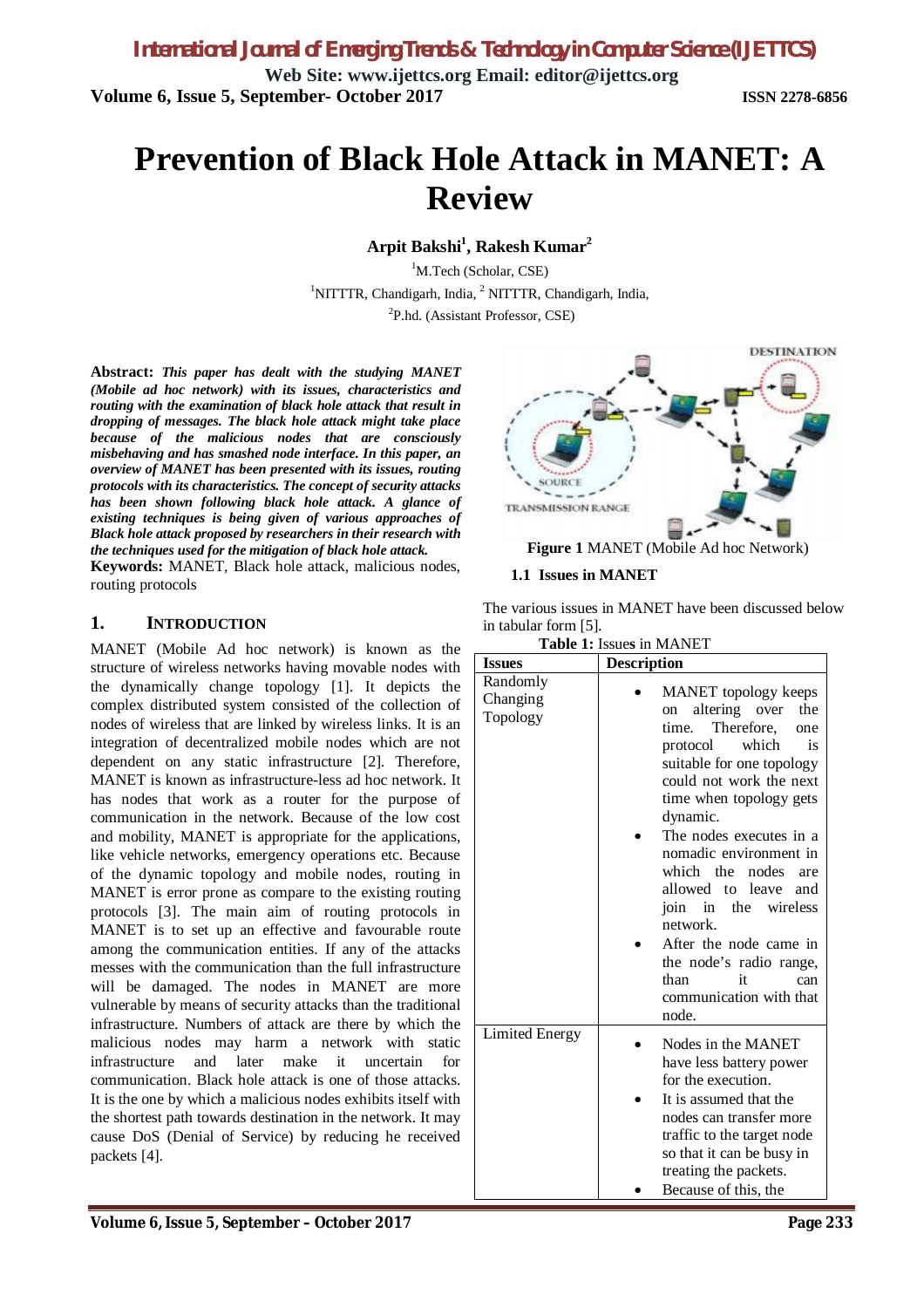**Web Site: [www.ijettcs.org](http://www.ijettcs.org) Email: [editor@ijettcs.org](mailto:editor@ijettcs.org)**

# **Volume 6, Issue 5, September- October 2017 ISSN 2278-6856**

| No centralized<br>control                            | nodes take more power<br>and in the end, get<br>exhausted so that the<br>target node can provide<br>the services.<br>Because MANET has no<br>centralized control over<br>the network that can<br>result to different<br>security problems.<br>Every node behaves as<br>client as server.<br>The environment of<br>traffic monitoring has<br>resulted in randomly and<br>distributed changing<br>environment. |  |  |
|------------------------------------------------------|--------------------------------------------------------------------------------------------------------------------------------------------------------------------------------------------------------------------------------------------------------------------------------------------------------------------------------------------------------------------------------------------------------------|--|--|
| Scalability                                          | The node that joins the<br>network radio range may<br>come and leave the<br>network at any time. So,<br>it is tough for someone<br>to assume the nodes in<br>the system.<br>The protocols being<br>applied to the network<br>has to be compatible for<br>the static change of the<br>network.                                                                                                                |  |  |
| Threat from<br>Compromised<br>node inside<br>network | Due to mobility nature<br>of MANET a malicious<br>node can frequently<br>change its target thus it<br>is very difficult to<br>identify malicious node<br>in large network.<br>Therefore, Threats from<br>malicious node inside<br>the network is much<br>more severe than the<br>threats from outside the<br>network.                                                                                        |  |  |
| 1.2 Routing in MANET                                 |                                                                                                                                                                                                                                                                                                                                                                                                              |  |  |

Routing Protocol is second hand to find suitable routes between communicate nodes [6]. It is a self-directed collection of mobile users that speak moderately over bandwidth constraint wireless link. Since the nodes are mobile, the network topology may change unpredictably over time [7]. The network is de-centralized and all the network activities like discover the topology and delivering messages must be execute by the nodes [8]. They do not use any access point to bond to other nodes .It must be able to switch high mobility of the nodes. MANET routing protocols could be broadly secret into three major categories as shown in table below [9]:

| Table 2: Routing protocols in MANET |  |
|-------------------------------------|--|
|-------------------------------------|--|

| <b>Routing</b>                                        | <b>Description</b>                                                                                                                                                                                                                                                                                                                                                                                                                                                                                                                                                                                                                                                                                                                                         |
|-------------------------------------------------------|------------------------------------------------------------------------------------------------------------------------------------------------------------------------------------------------------------------------------------------------------------------------------------------------------------------------------------------------------------------------------------------------------------------------------------------------------------------------------------------------------------------------------------------------------------------------------------------------------------------------------------------------------------------------------------------------------------------------------------------------------------|
| <b>Protocols</b><br>Proactive<br>Routing<br>Protocols | It possesses in order of the<br>purpose route before it is<br>needed for the routing of<br>data to the purpose.<br>benefit<br>- of<br>The<br>these<br>protocols is that a source<br>node does not need route<br>discovery actions to find a<br>route to a purpose node.<br>Disadvantage of<br>this<br>protocol is, it is slow as it<br>has vast amount of traffic as<br>these have to maintain<br>reliable<br>and<br>up-to-date<br>routing table which requires<br>substantial<br>messaging<br>overhead<br>and<br>thus<br>uses<br>large piece of the bandwidth<br>to keep information up to<br>date.<br>The<br>benefit of<br>these<br>protocols is that a<br>source<br>node does not need route<br>discovery actions to find a<br>route to a purpose node. |
| Reactive<br>Routing<br>Protocols                      | A<br>different proactive,<br>reactive routing protocol<br>does not make the nodes to<br>discovery<br>start<br>a<br>route<br>process until<br>a route<br>to<br>purpose is required.<br>benefit<br>of<br>The<br>these<br>protocols is that overhead<br>messaging is reduced which<br>results<br>less usage<br>in<br>οf<br>bandwidth.                                                                                                                                                                                                                                                                                                                                                                                                                         |
| Hybrid<br>Routing<br>Protocols                        | hybrid<br>The<br>routing<br>protocols<br>both<br>occupy<br>reactive<br>and<br>proactive<br>maintaining<br>property<br>by<br>intra zone information pro-<br>actively<br>and<br>inter-zone<br>information reactively<br>Often re-active or pro-active<br>a particular<br>feature<br>of<br>routing protocol might not<br>enough;<br>instead<br>be<br>a<br>mixture might yield better<br>solution.                                                                                                                                                                                                                                                                                                                                                             |

**1.3 Characteristics of routing protocols**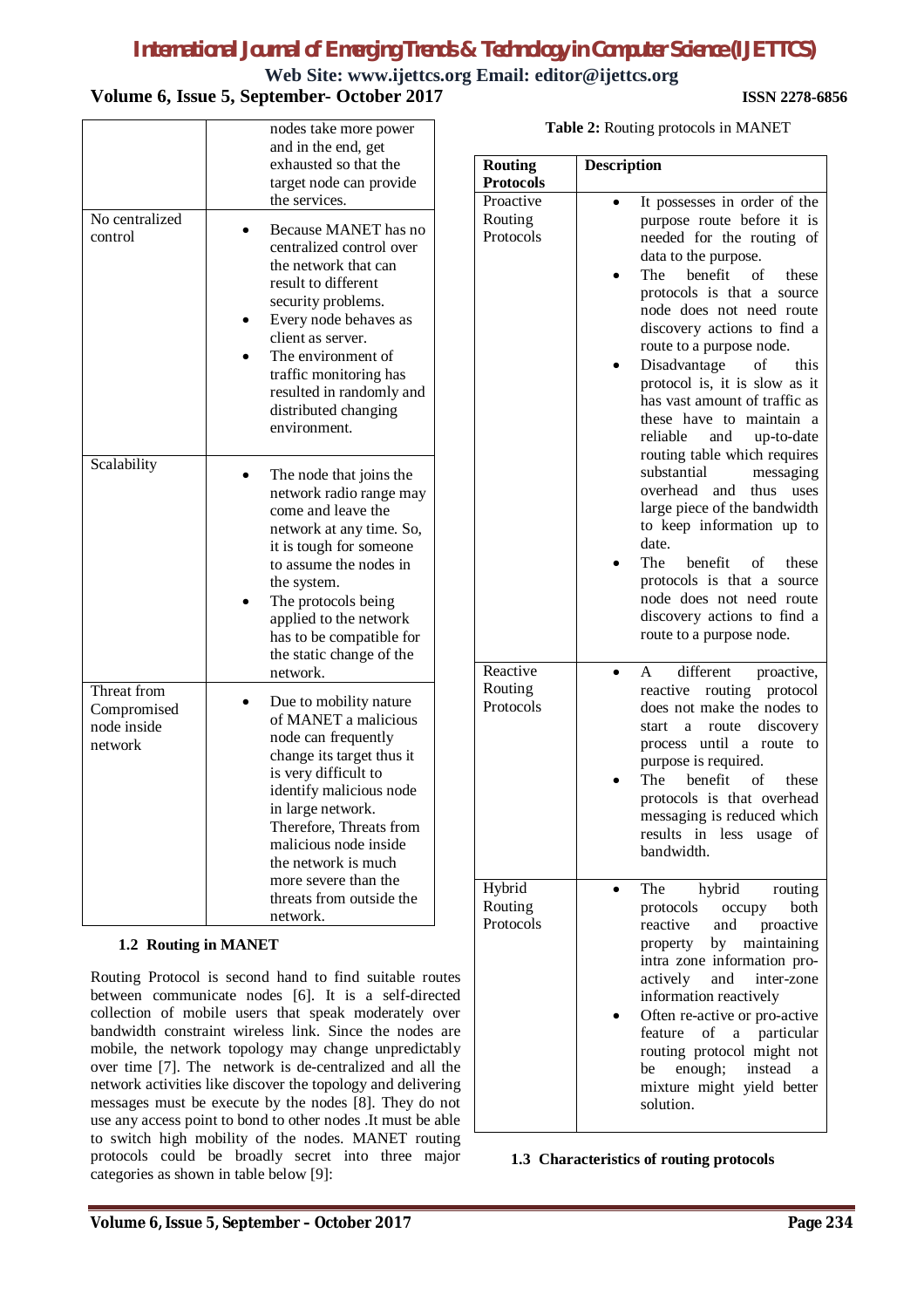**Web Site: [www.ijettcs.org](http://www.ijettcs.org) Email: [editor@ijettcs.org](mailto:editor@ijettcs.org)**

#### **Volume 6, Issue 5, September- October 2017 ISSN 2278-6856**

There are number of routing protocols in MANET. Few of them are defined in the table below [10]. The comparison has been made on the basis of route acquisition, delay, flood and multipath capability for DSDV, DSR, ZRP and AODV [11].

**Table 3: Routing protocols characteristics**

| <b>Routin</b>  | <b>Route</b>  | Flood          | <b>Delay</b>   | <b>Multipa</b> |
|----------------|---------------|----------------|----------------|----------------|
| g              | Acquisiti     |                |                | th             |
| <b>Protoco</b> | on            |                |                | capabili       |
| ls             |               |                |                | ty             |
| <b>DSDV</b>    | Priority      | N <sub>O</sub> | N <sub>O</sub> | N <sub>O</sub> |
|                | computati     |                |                |                |
|                | <sub>on</sub> |                |                |                |
| <b>DSR</b>     | On            | Yes (More      | <b>YES</b>     | <b>Not</b>     |
|                | demand        | usage of       |                | Explicitl      |
|                | when          | caching        |                | y (Can         |
|                | required      | lessens        |                | quickly        |
|                |               | flood          |                | restores       |
|                |               | scope)         |                | a route)       |
| <b>AODV</b>    | On            | Yes,           | <b>YES</b>     | Not            |
|                | demand        | Conservati     |                | exactly,       |
|                | when          | ve for         |                | the            |
|                | required      | reducing       |                | recent         |
|                |               | scope of       |                | research       |
|                |               | flood          |                | shows          |
|                |               |                |                | viability      |
| <b>ZRP</b>     | Hybrid        | Outside a      | Only if        | N <sub>O</sub> |
|                |               | source         | the            |                |
|                |               | zone           | destinati      |                |
|                |               |                | on is out      |                |
|                |               |                | sourced        |                |

## **2. SECURITY ATTACKS IN MANET**

Similar to other networks, MANET also vulnerable to many security attacks. MANET not only inherits all the security threats faced in both wired and wireless networks, but it also introduces security attacks unique to itself [12]. In MANET, security is a challenging issue due to the vulnerabilities that are associated with it. Intrusion detection is therefore incorporated as a second line of defence in addition to key based authentication schemes. The ranges of attacks that can be mounted on MANETs are also wider than in case of conventional static networks [13]. In mobile wireless networks there is no infrastructure as such and so it becomes even more difficult to efficiently detect malicious activities by the nodes inside and outside the network. The attacks could be broadly classified in two categories namely passive attack and active attack [14].

- i. In passive attack, the attacker does not obstruct with the usual operation of the routing protocol, however, only get the information via listening to the network traffic.
- ii. In active attack, the attacker changes the exchanged data that has deletion of the information too. Less attacks that are mostly encounter which disrupt the normal network behavior are worm hole, grey hole and black

hole attack. In this review, we have focused on Black hole attack.

The focus of this review paper is on how the black hole attack can be analyzed and detected.

In black hole attack, a malicious node uses its routing protocol in order to advertise itself for having the shortest path to the destination node or to the packet it wants to intercept [15]. This hostile node advertises its availability of fresh routes irrespective of checking its routing table. In this way attacker node will always have the availability in replying to the route request and thus intercept the data packet and retain it [16]. In protocol based on flooding, the malicious node reply will be received by the requesting node before the reception of reply from actual node; hence a malicious and forged route is created. After the establishment of route, the node will decide whether to drop all the packets or forward it to the unknown address. The method how malicious node fits in the data routes varies [17].

Below figure 4 shows the problem of black hole attack. In the figure, the node S is trying to send the data packet to node M and starts the route discovery process [18]. M node will proclaim it as an active route for the particular destination when it has RREQ packets received from the source node. Then it will send the response to the S node before some another node [19]. Node S believes that it is the adjacent active route to the destination and completion of active route discovery takes place. Node S ignores another replies and starts transferring the data packets to node M. The node M drops the data packets [20].



**Figure 2** Black hole attack Black hole is generally divided into two types [21]:

### **i. Single Black Hole Attack**

In this type of attack, only single malicious node attacks on the route. The DSR protocol is susceptible to the well identified black hole attack.



**Figure 3** Single black hole atta

#### **ii. Co-operative Black Hole Attack**

This type of attack means that the malicious nodes operate in a group. In this, the more composite form of the attack is Co-operative Black Hole Attack in which the multiple malicious nodes conspire jointly resultant in complete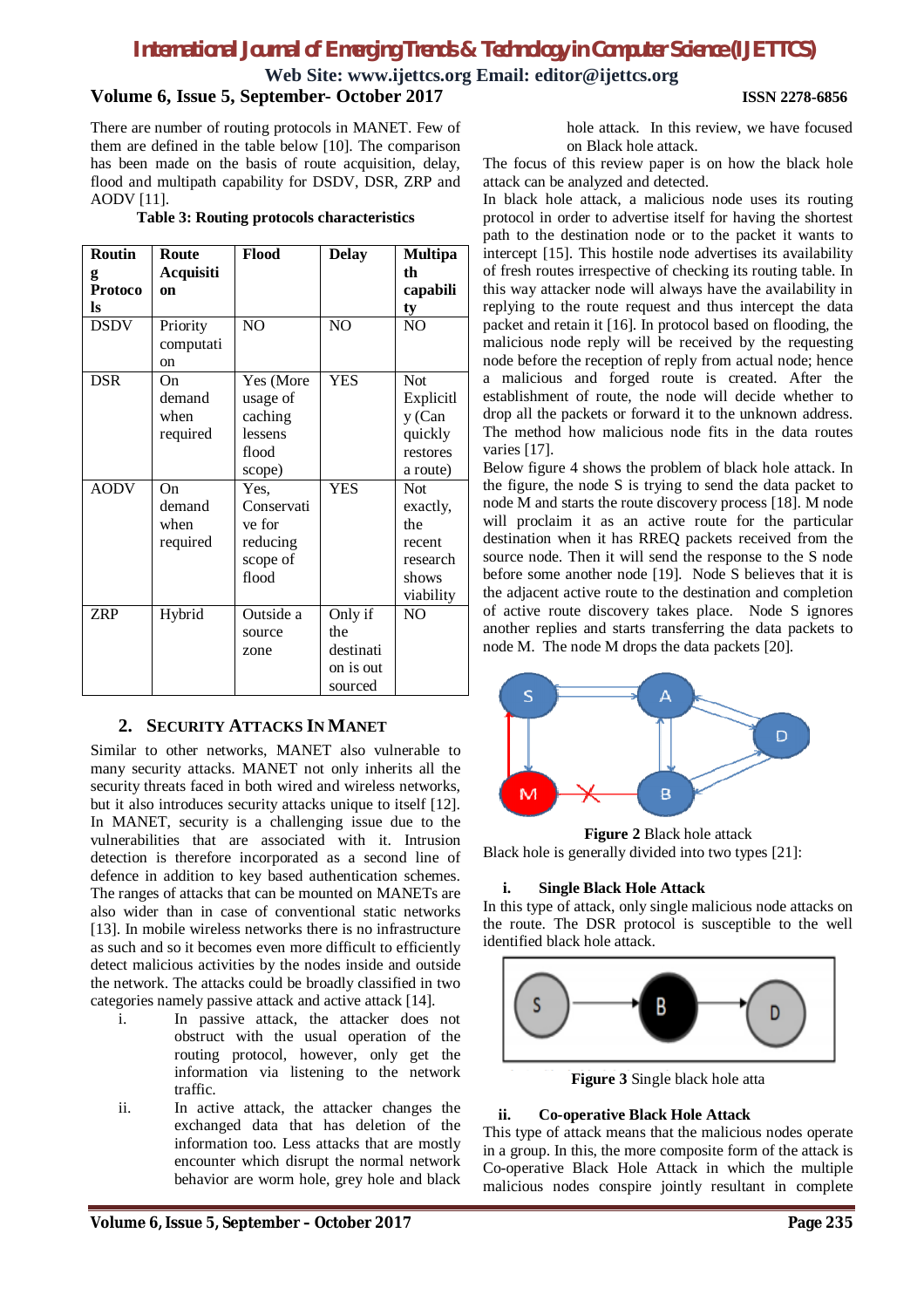# **Web Site: [www.ijettcs.org](http://www.ijettcs.org) Email: [editor@ijettcs.org](mailto:editor@ijettcs.org) Volume 6, Issue 5, September- October 2017 ISSN 2278-6856**

disturbance of the routing with packet forwarding functionality of the network.



**Figure 4** Co-operative black hole attack

The review of the techniques utilization of black-hole attack detection is shown in below table by considering three aspects, namely, Speed, Power utilized and performance [22]. The techniques discussed are, Cross layer cooperation, Trustiness and Neighbors, Route redundancy and Message Parameters, Fuzzy Logic, Mobile Agents and Clustering Algorithms [23].

| Table 4: Summary of techniques used in Black hole attack |  |
|----------------------------------------------------------|--|
|                                                          |  |

| <b>Techniques</b>                                            | <b>Speed</b>                                                          | <b>Power</b>                                                                                                                  | <b>Performance</b>                                                                                                                   |
|--------------------------------------------------------------|-----------------------------------------------------------------------|-------------------------------------------------------------------------------------------------------------------------------|--------------------------------------------------------------------------------------------------------------------------------------|
|                                                              |                                                                       | utilized                                                                                                                      |                                                                                                                                      |
| Cross layer<br>cooperation<br>Trustiness<br>and<br>Neighbors | Good<br>Good for<br>black<br>hole but<br>slow in                      | Low power<br>utilized as<br>computation<br>level is less<br>Moderate<br>power<br>utilized but<br>more will                    | Acceptable<br>but cannot<br>withstand in<br>the co-<br>operative<br>attack<br>Good with<br>single black<br>hole attack<br>but cannot |
|                                                              | $CO-$<br>operative<br>black<br>hole<br>attack                         | be used in<br>the<br>centralized<br>as compare<br>to hybrid<br>and<br>distributed                                             | withstand in<br>the co-<br>operative<br>attack                                                                                       |
| Genetic<br>Algorithm                                         | Moderate<br>as soon<br><b>as</b><br>necessary<br>data is<br>presented | More power<br>is utilized as<br>the<br>extensive<br>output in<br>these<br>algorithms<br>mainly in<br>centralized<br>node case | Good and<br>could be<br>utilized by<br>means of co-<br>operative<br>black hole<br>attack                                             |
| Route<br>redundancy<br>and<br>Message<br>Parameters          | Low with<br>the use of<br>multiple<br><b>RREP</b><br>with the         | More power<br>can be<br>utilized for<br>the<br>processing                                                                     | Good and<br>secure                                                                                                                   |

**Volume 6, Issue 5, September – October 2017 Page 236**

| Fuzzy                    | sequence<br>number<br>in the<br>process<br>of<br>detection<br>Moderate | of the<br>control<br>packets<br>mainly in<br>centralized<br>strategies<br>case<br>More power                                   | <b>Excellent</b> and                                                                     |
|--------------------------|------------------------------------------------------------------------|--------------------------------------------------------------------------------------------------------------------------------|------------------------------------------------------------------------------------------|
| Logic                    |                                                                        | utilized<br>because of<br>the heavy<br>computation<br>done on<br>data for<br>producing<br>the attack<br>degree in<br>each node | could be<br>utilized with<br>the<br>cooperative<br>black hole<br>attack                  |
| Mobile<br>Agents         | Moderate                                                               | Moderate<br>power<br>utilized                                                                                                  | Good and<br>could be<br>utilized by<br>means of co-<br>operative<br>black hole<br>attack |
| Clustering<br>Algorithms | Moderate                                                               | More<br>utilization<br>of power                                                                                                | Excellent and<br>could be used<br>with<br>cooperative<br>black hole<br>attack            |

## **3. RELATED WORK**

**Wei Li, (2010),** has proposed a Genetic Algorithm based intrusion detection system which was tested with TCP/I networks. This made use of spatial and temporal29 ICRTIT-2012implementations of network based connections in encoding the network based rules. **Yuteng Guo, (2010),** discussed a method to improve detection accuracy and efficiency, a new Feature Selection method based on Rough Sets and improved Genetic Algorithms is proposed for Network Intrusion Detection. The effectiveness of the algorithm is tested on the classical KDD CUP 99 data sets, using the SVM classifier for performance evaluation. **Sheenu et. al, (2009),**investigated the effects of Black hole attacks on the network performance. The authors has simulated Black hole attacks in Quaint Simulator and measured the packet loss in the network with and without a black hole. The simulation is done on AODV (Ad hoc On Demand Distance Vector) Routing Protocol. The network performance in the presence of a black hole is reduced up to 26%.**Sanjay et.al, (2003),** has addressed the problem of coordinated attack by multiple black holes acting in group. The authors have presented a technique to identify multiple black holes cooperating with each other and a solution to discover a safe route avoiding cooperative black hole attack. **Dokurer et. al, (2007),** has investigated the effects of Black Hole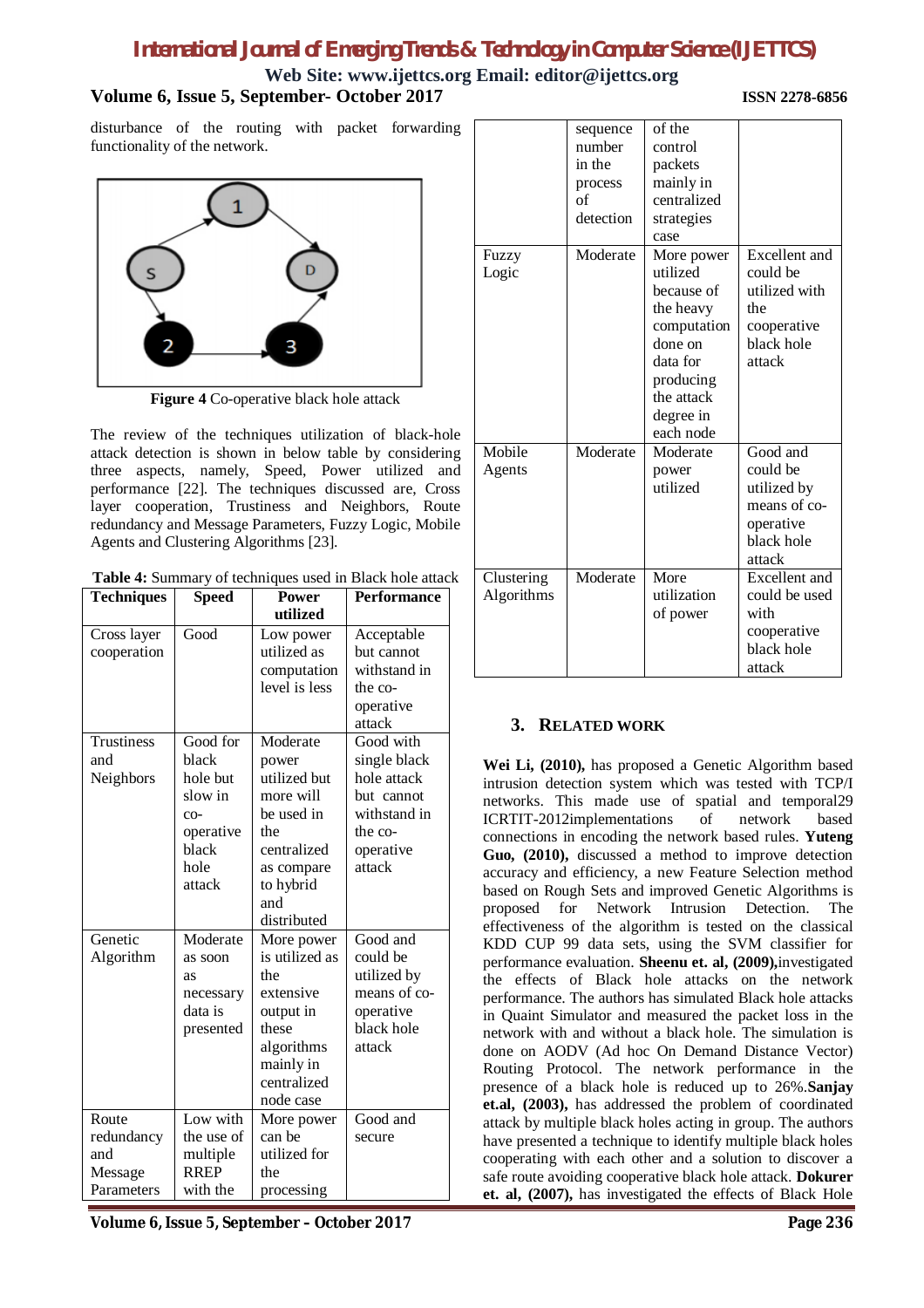**Web Site: [www.ijettcs.org](http://www.ijettcs.org) Email: [editor@ijettcs.org](mailto:editor@ijettcs.org)**

### **Volume 6, Issue 5, September- October 2017 ISSN 2278-6856**

attacks on the network performance. The authors has simulated black hole attacks in Network Simulator 2 (ns-2) and measured the packet loss in the network. **Wahane, G., (2013)** has discussed mobile ad Hoc Network (MANET) as a collection of communication devices or nodes that wish to communicate without any fixed infrastructure and predetermined organization of available links. This research work suggests the modification of Ad Hoc on Demand Distance Vector Routing Protocol. The proposed system has also decreased the end to end delay and Routing overhead. **Lu, Songbai, et al., (2009)** has discussed ad hoc on-demand distance vector routing as a widely adopt network routing protocol for Mobile Ad hoc Network. On the basis of AODV, this paper has proposed AODV suffering black hole attack, which can simulate black hole attack to MANET by one of nodes as a mean one in network. BAODV can be regarded as AODV, which is used in MANET exited black hole attack.

### **4. CONCLUSION**

MANET has become a novel standard in infrastructure less network. In this network, the nodes get interlinked with each other with no access point. The messages are transferred and relayed among the nodes. Different routing algorithms are used for transferring the packets among indirect nodes means there is no straight range for intermediate nodes. These are impulsive in nature and centralized system absence formulates them susceptible for different attacks. The black hole attack is known as one of the attack having malicious nodes that plays itself as a better route towards the destination.

## **References**

- [1]. Marti, Sergio, Thomas J. Giuli, Kevin Lai, and Mary Baker, "Mitigating routing misbehavior in mobile ad hoc networks," Proceedings of the 6th annual international conference on Mobile computing and networking, ACM, pp. 255-265, 2000.
- [2]. Tseng, Fan-Hsun, Li-Der Chou, and Han-Chieh Chao, "A survey of black hole attacks in wireless mobile ad hoc networks," Human-centric Computing and Information Sciences, I(1), 2011.
- [3]. Al-Shurman, Mohammad, Seong-Moo Yoo, and Seungjin Park, "Black hole attack in mobile ad hoc networks," Proceedings of the 42nd annual Southeast regional conference, ACM, pp. 96-97, 2004.
- [4]. Kaur, Harjeet, Manju Bala, and Varsha Sahni, "Study of Blackhole Attack Using Different Routing Protocols in MANET," International Journal of Advanced Research in Electrical Electronics and Instrumentation Engineering, II (7), 2013.
- [5]. Yunwu, Wang, "Using fuzzy expert system based on genetic algorithms for intrusion detection system," Information Technology and

Applications, International Forum, II, pp. 221- 224, IEEE, 2009.

- [6]. Yunwu, Wang, "Using fuzzy expert system based on genetic algorithms for intrusion detection syste," Information Technology and Applications, International Forum, IEEE, II, pp. 221-224, 2009.
- [7]. Crosbie, Mark, and Gene Spafford, "Applying genetic programming to intrusion detection", Working Notes for the AAAI Symposium on Genetic Programming, pp. 1-8. Cambridge, MA: MIT Press, 1995.
- [8]. Goyal, Anup, and Chetan Kumar, "GA-NIDS: a genetic algorithm based network intrusion detection system," Northwestern university, 2008.
- [9]. Guo, Yuteng, Beizhan Wang, Xinxing Zhao, Xiaobiao Xie, Lida Lin, and Qingda Zhou, "Feature selection based on rough set and modified genetic algorithm for intrusion detection," In Computer Science and Education, 5th International Conference, pp. 1441-1446, IEEE, 2010.
- [10]. Kozushko, Harley, "Intrusion detection: Hostbased and network-based intrusion detection systems," Independent study, 2003.
- [11]. Sharma, Sheenu, and Roopam Gupta, "Simulation study of blackhole attack in the mobile ad hoc networks," Journal of Engineering Science and Technology, IV (2), pp. 243-250,2009.
- [12]. Sherif, Ahmed, Maha Elsabrouty, and Amin Shoukry, "A Novel Taxonomy of Black-Hole Attack Detection Techniques in Mobile Ad-hoc Network (MANET)," In Computational Science and Engineering (CSE), IEEE, 16th International Conference, pp. 346-352, 2013.
- [13]. Sujatha, K. S., Vydeki Dharmar, and R. S. Bhuvaneswaran, "Design of Genetic Algorithm based IDS for MANET," Recent Trends In Information Technology (ICRTIT), International Conference, pp. 28-33, IEEE, 2012.
- [14]. Michiardi, Pietro, and Refik Molva, "Simulationbased analysis of security exposures in mobile ad hoc networks," European Wireless Conference, pp. 15-17, 2002.
- [15]. Ramaswamy, Sanjay, Huirong Fu, Manohar Sreekantaradhya, John Dixon, and Kendall E. Nygard, "Prevention of cooperative black hole attack in wireless ad hoc networks," International conference on wireless networks, pp. 570-575. 2003.
- [16]. Dokurer, Semih, Y. M. Erten, and Can Erkin Acar, "Performance analysis of ad-hoc networks under black hole attacks," SoutheastCon, Proceedings, IEEE, pp. 148-153, 2007.
- [17]. Wahane, Gayatri, and Savita Lonare, "Technique for detection of cooperative black hole attack in MANET," Computing, Communications and Networking Technologies (ICCCNT), Fourth International Conference pp. 1-8. IEEE, 2013.